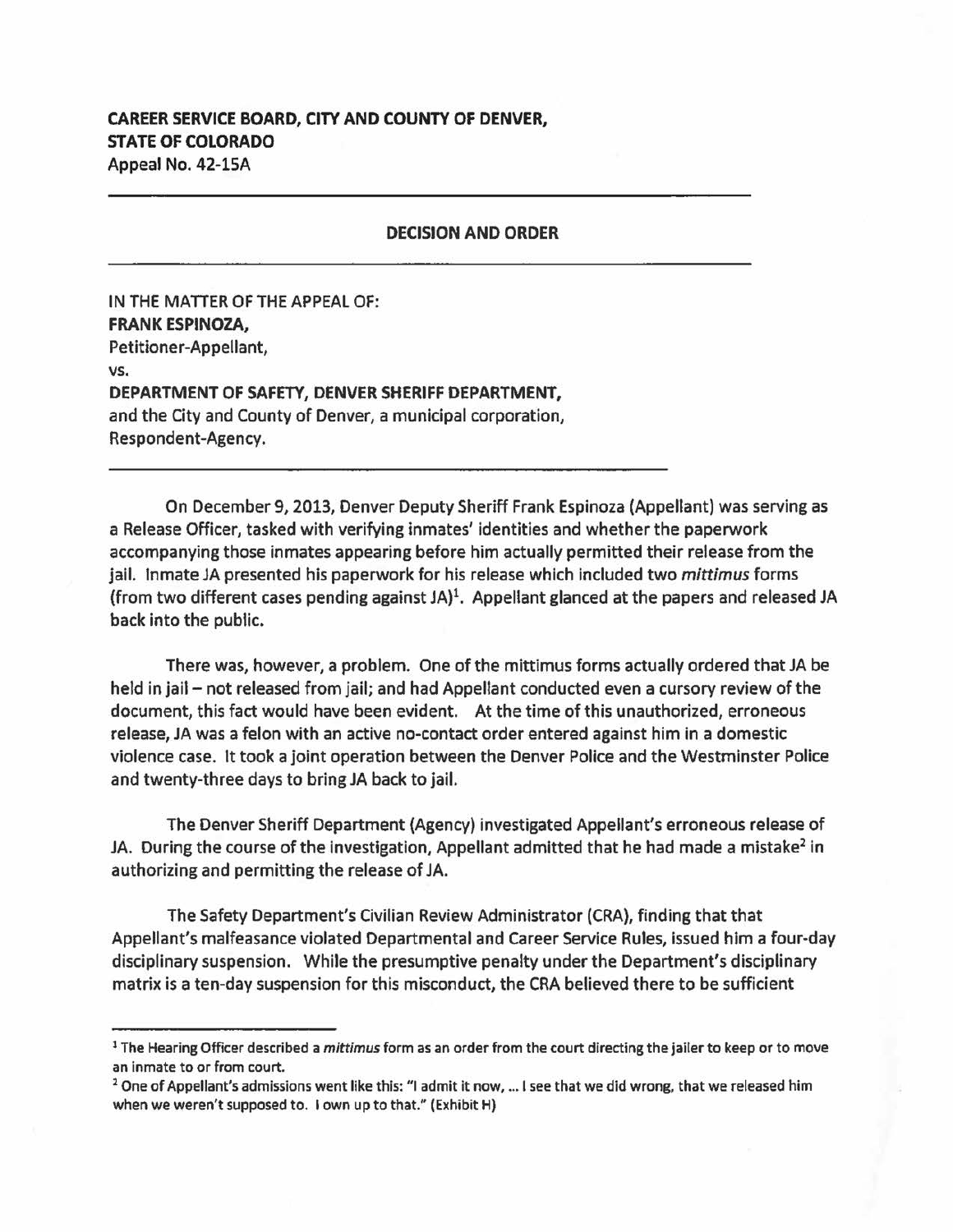mitigating circumstances - which included Appellant's admission of error and acceptance of responsibility - to warrant the imposition of a matrix mitigated penalty of a four day suspension.

Appellant appealed his suspension to a hearing officer. At hearing, while never explaining away his prior admission of guilt and responsibility, Appellant attempted to blame his erroneous release on another co-worker, a new software system, confusing documents, a confusing system, and that preventing erroneous releases was not his job. 3 The Hearing Officer was not persuaded and upheld the four-day suspension. Appellant now appeals the Hearing Officer's decision.

Appellant first argues that the CRA's assignment of Appellant's offenses to a Matrix Category D violation is arbitrary and that the offense should have been classified in a matrix category which would dictate the imposition of a lighter punishment. We disagree. Under the Agency's matrix, a Category D violation is:

> Conduct that is substantially contrary to the guiding principles of the department or that substantially interferes with its mission, operations or professional image, or that involves a demonstrable serious risk to deputy sheriff, employee, or public safety.

The rule is written in the disjunctive. Misconduct is Category D misconduct if it is contrary to the guiding principles of the department OR if it interferes with the department's image, operation or mission OR if it involves a demonstrable risk of serious harm. In this case, Appellant's misconduct achieves the hat trick. Appellant's erroneous release of a felon with an active no-contact order in a domestic violence case, and the resulting twenty-three days of unearned freedom which required a joint police agency operation to remedy met all of the conditions for a category D violation. The release was contrary to guiding principles involving care and custody of inmates, substantially interfered with the department's mission of keeping people behind bars who were supposed to be behind bars, made the department look bad, and posed a serious risk of harm to the person who was supposed to benefit from the no-contact order and to the public as a whole. Not only does the CRA's classification of Appellant's misconduct not have the appearance of being arbitrary, we can say with certainty that, based on this record, said classification is, in fact, NOT arbitrary.

Appellant attempts to make an issue out of the fact that the CRA's assessment that Appellant's conduct amounted to a Matrix Category D violation was at odds with the recommendation made by the Conduct Review Office (CRO) which believed the misconduct

<sup>&</sup>lt;sup>3</sup> The Hearing Officer took special note of the absurdity of Appellant's claim that things were too confusing or too unclear for him to have been able to do his job properly, finding that over a period of time, out of the 30,777 releases performed by the jail, only five were erroneous and out of those five, only three were caused by Deputy error, for an error rate of 0.006%.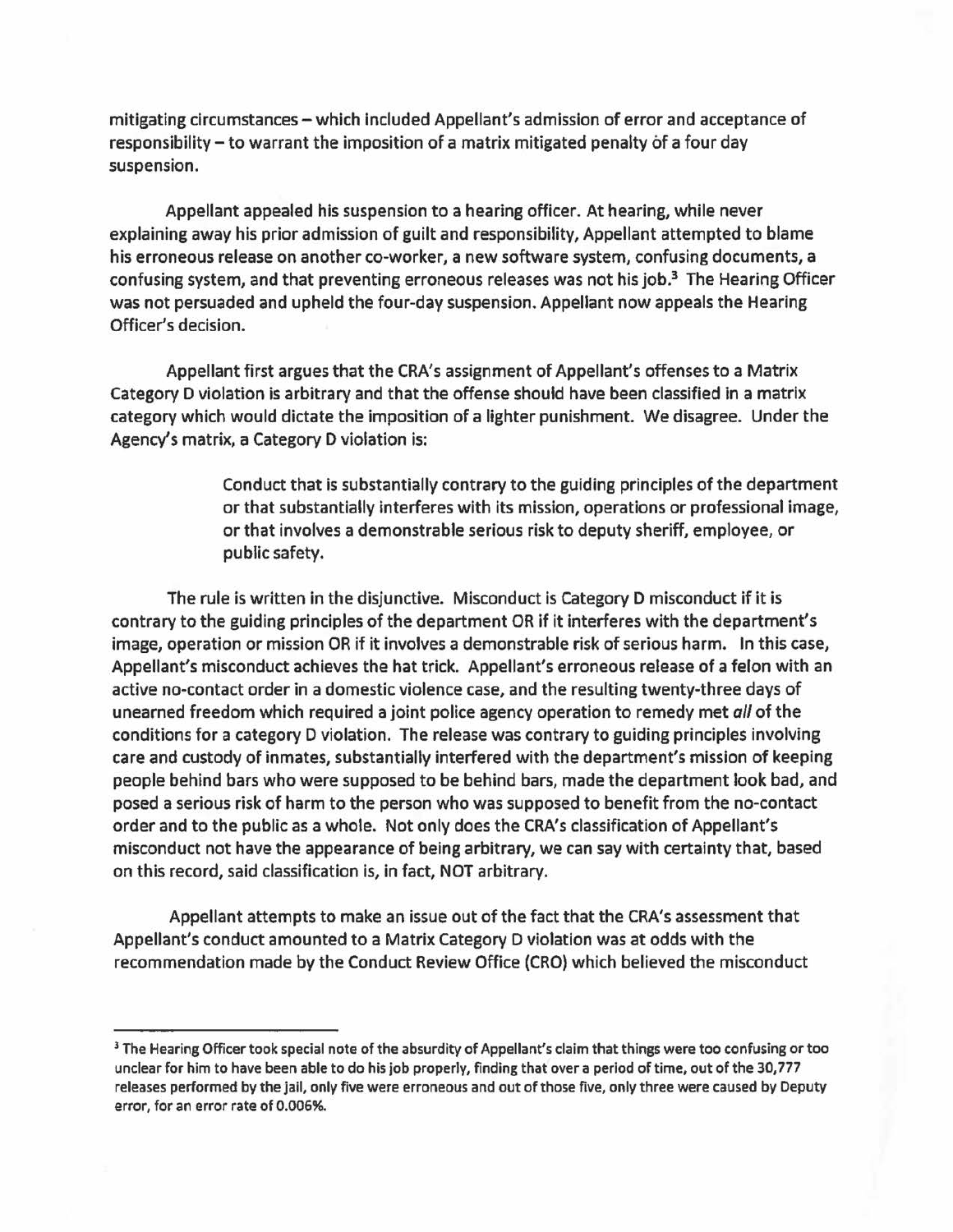amounted to a Category C violation. This disagreement does not concern us.<sup>4</sup> The CRA, that is, the discipline decision-maker, is free to accept or reject any recommendation he or she might receive. The fact that in this case she disagreed with the CRO's recommendation is not evidence that the CRA's decision is arbitrary. As we have noted, the CRA's determination that Appellant's misconduct amounted to a Matrix Category D violation is fully supported by the evidence in the record and the plain language of the Matrix.

Appellant also accuses the CRA of abandoning the principle of consistent discipline<sup>5</sup> espoused in the Matrix's Disciplinary Handbook. The record does not support this conclusion. The record reflects that another deputy involved in this incident, who also missed the fact that JA should not have been released, also received a four-day suspension. In addition, Appellant cites to our In re Mitchel decision (No. 57-13A)<sup>6</sup>. The facts in Mitchell differ in material respects from this case. For example, in Mitchell, the inmate released was not a dangerous felon, it took less than twenty-four hours to return the inmate to custody and it did not take two police agencies to do it. Further, Mitchell received a suspension of sixteen days for his erroneous release.<sup>7</sup> The imposition of a Category D mitigated discipline is entirely consistent with the goals and principles of the Matrix, as well as Career Service goals of progressive discipline.

Appellant next argues that the Hearing Officer erred in finding Appellant responsible for the erroneous release of JA because this duty was allegedly ambiguously stated. Appellant argues, essentially, that he was not sufficiently informed that it was his duty and responsibility to review paperwork to insure that people in jail, who he would be releasing back into the general public, were entitled to be released into the general public. We cannot take this argument seriously. We note that Appellant had been performing this duty for eight years prior to this incident, without an erroneous release. We wonder what Appellant thought he was actually doing for these eight years and we marvel at the fact that there were no prior erroneous releases, given his claim that he had no idea that he needed to be concerned about proper authorization for inmates' releases. In any event, as the Agency correctly argued in its brief, the record is replete with both documentary evidence and testimonial evidence supporting the Hearing Officer's conclusions. The Hearing Officer did not err when he ruled that Appellant violated Career Service Rule 16-60 L when he improperly allowed the release of JA in violation of Agency Rule RR 400.4.4.

<sup>&</sup>lt;sup>4</sup> If the imposition of discipline by the CRA was arbitrary by virtue of the fact that it did not agree with a recommended discipline made by someone not authorized to actually impose discipline, the recommender would essentially become the decision-maker, stripping the actual decision-maker of the authority to exercise discretion and impose discipline in accordance with that discretion.

<sup>&</sup>lt;sup>5</sup> While discipline should be consistent, we have never held, and certainly do not hold today, that "consistent" discipline means "identical" discipline.<br><sup>6</sup> Mitchell's erroneous release was classified as a Matrix Category B violation, which Appellant now claims makes

his Category D discipline inconsistent.<br><sup>7</sup> Would Appellant claim that his discipline should be quadrupled for the sake of upholding the Matrix's goal of

consistent discipline?